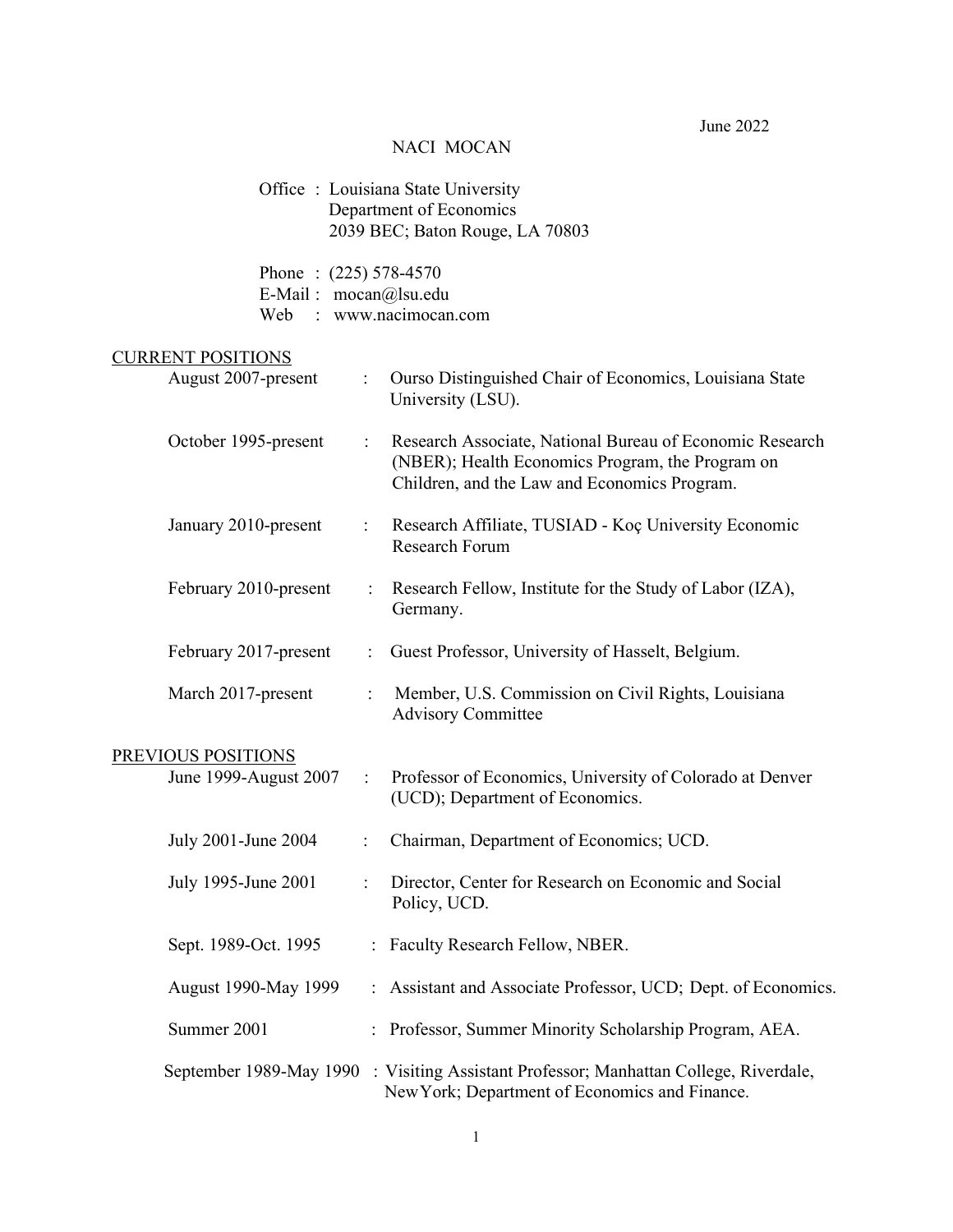#### SHORT-TERM VISITING POSITIONS

| November 2011  | : Centre interuniversitaire de recherche en économie<br>quantitative (CIREQ) at Concordia University; Montreal,<br>Canada. |
|----------------|----------------------------------------------------------------------------------------------------------------------------|
| September 2011 | : Pontifícia Universidade Católica do Rio de Janerio (PUC-<br>RIO)                                                         |
| October 2010   | : James A. Baker III Institute for Public Policy, Rice<br>University.                                                      |

#### EDUCATION

Ph.D. in Economics; October, 1989; City University of New York Graduate Center. B.A. in Economics; Boğaziçi University, Istanbul, Turkey; 1984.

#### FIELDS OF CONCENTRATION

Law and Economics, Labor and Health Economics, Economics of Crime, Economics of Culture

#### EDITORIAL

Member, Board of Editors, Journal of Labor Research, January 2015-present.

Associate Editor, Journal of Population Economics; January 2010-December 2018.

Associate Editor, Journal of Labor Research; January 2009- January 2015.

Guest Co-editor, Journal of Drug Issues, special issue on the Economics of Substance Abuse; Summer 1998, 28:3.

## EDITED VOLUME

Economic Aspects of Obesity. *University of Chicago Press* (co-edited with Michael Grossman), Chicago: University of Chicago Press; 2011.

## BOOK MANUSCRIPTS IN PROGRESS

Economics and Culture. *The MIT Press.* The Economics of Crime and Punishment. *Oxford University Press.*

#### INVITED ADRESSES

Keynote address at Gender and Economics Workshop, University of Luxembourg, Luxembourg, December 2019.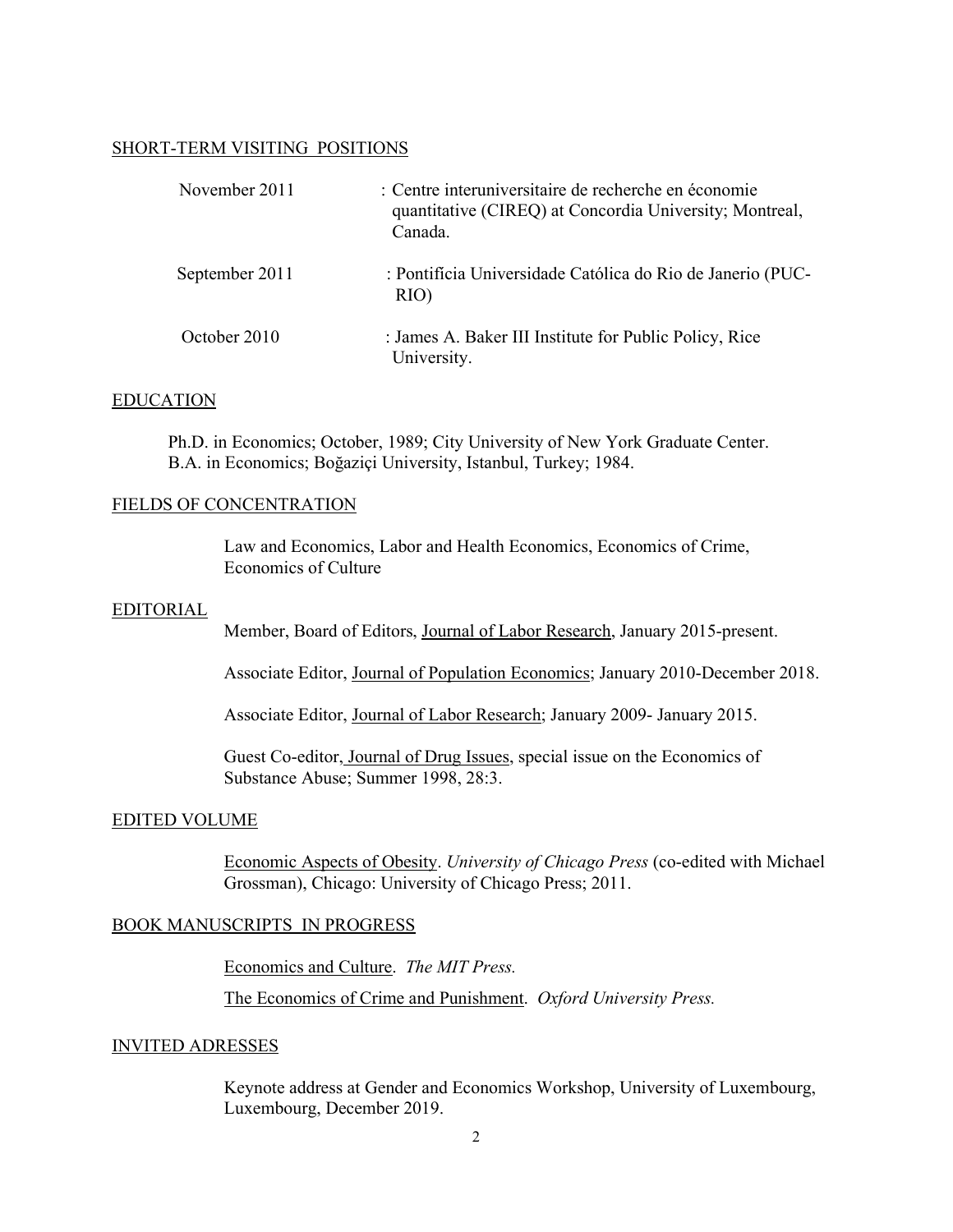#### INVITED ADRESSES (concluded)

Keynote address at the 6<sup>th</sup> Economic Analysis of Litigation Workshop, Granada, Spain, June 2019.

Keynote address at the ASREC Graduate Student Workshop, Introduction to the Economics of Culture and Religion, Luxembourg City, Luxembourg, June 2018.

Keynote Address at the  $8<sup>th</sup>$  Workshop on Institutions, Individual Behavior and Economic Outcomes; Corte, Corsica, France; June 2017.

TEDx Speaker, Baton Rouge, Louisiana; March 2017. <https://www.youtube.com/watch?v=HqoEUAVmQ8A>

Keynote Address at the LACEA-AL CAPONE Workshop on Economics of Crime; Montevideo, Uruguay; March 2015.

Keynote Address, Second Economics Conference, National University of Mongolia; Ulaanbaatar, Mongolia; July 2013.

#### WORKING PAPERS

"Opportunistic Career Moves of Mobile Politicians," with Duha Altındağ (NBER Working Paper No: 21438). Under review.

"Education and Consanguineous Marriage," with Pelin Akyol (NBER Working Paper No: 28212). Under review.

"Deterrence and Compellence in the Parliament," with Duha Altındağ and Jie Zhang (NBER Working Paper No: 28532). Under review.

"Judge Peer Effects in the Courthouse," with Ozkan Eren (NBER Working Paper No: 27713). Under review.

"The Crime Effect of Refugees." With Mevlude Akbulut-Yuksel, Semih Tumen, and Belgi Turan (NBER Working Paper No: 30070). Under review.

"School Accountability, Long-Run Criminal Activity, and Self-Sufficiency," with Ozkan Eren, David Figlio and Orgul Ozturk. Under review.

"In-group Favoritism and Peer Effects in Wrongful Acquittals: NBA Referees as Judges," with Eric Osborne. (NBER Working Paper No: 29860). Under review.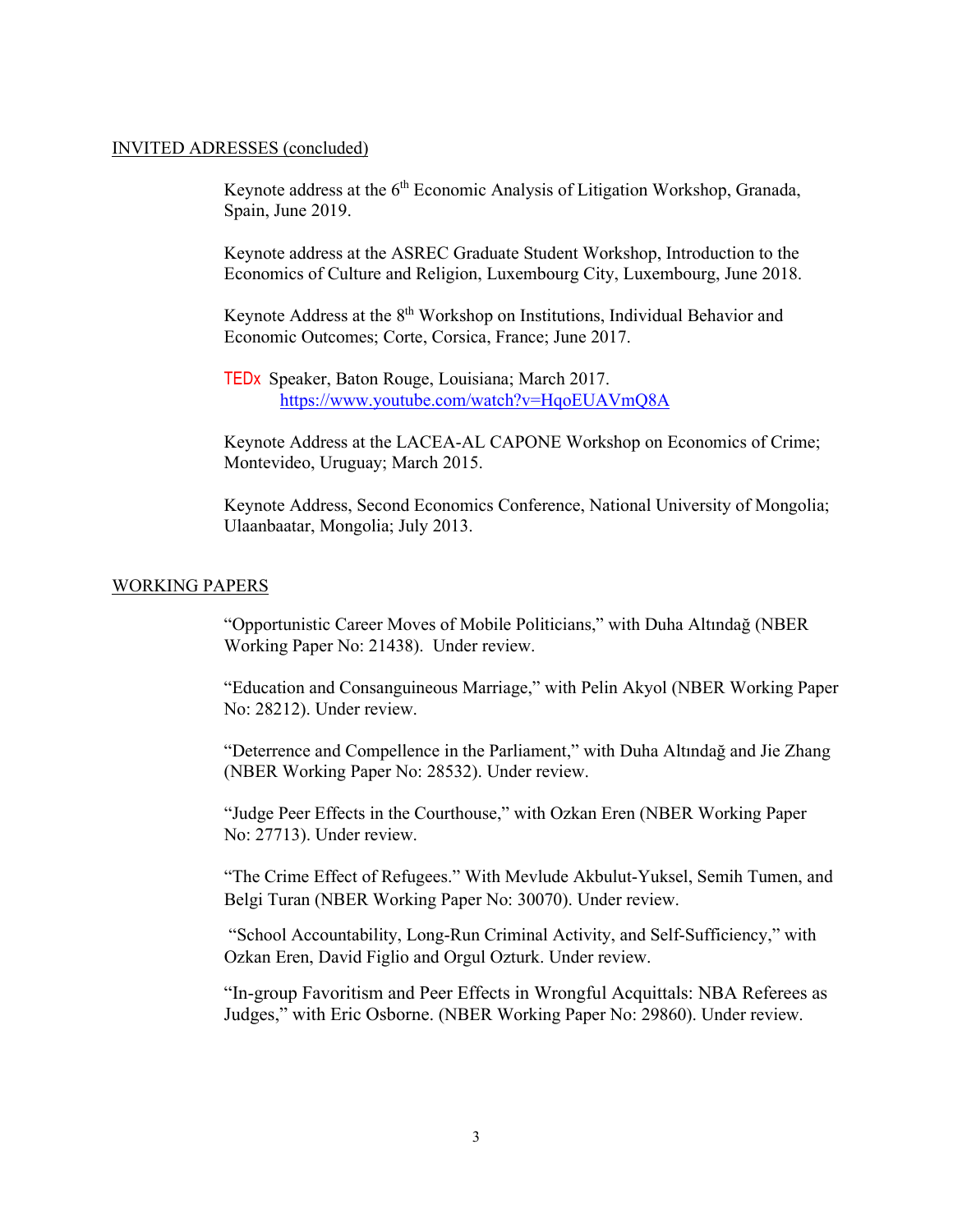#### SELECTED PUBLICATIONS

"The Effect of Grade Retention on Adult Crime: Evidence from a Test-Based Promotion Policy," with Ozkan Eren and Michael Lovenheim. Journal of Labor Economics, 2022, 40:2, pp. 361-395.

"Racial Bias and In-group Bias: Evidence from Virtual Reality Courtrooms," with Samantha Bielen and Wim Warneffe. Journal of Law and Economics, 2021, 64:2, pp. 269-300.

"Juvenile Punishment, High School Graduation and Adult Crime: Evidence from Idiosyncratic Judge Harshness," with Ozkan Eren. Review of Economics and Statistics, 2021, 103:1, pp. 34-47.

"Can Superstition Create a Self-Fulfilling Prophecy? School Outcomes of Dragon Children of China," with Han Yu. Journal of Human Capital, 2020, 14:4, pp. 485-534 (Lead article).

"Biases in Judicial Decision-Making," in Bias in the Law; Joseph Avery and Joel Cooper (eds.), London: Lexington Books, 2020. pp. 97-114.

"Analyzing the Impact of the World's Largest Public Works Project on Crime," with Satadru Das. Economic Inquiry, 2020. 58:3, pp. 1167-1182.

"Quality of Judicial Institutions, Crimes, Misdemeanors, and Dishonesty," with Samantha Bielen and Wim Marneffe. European Journal of Political Economy, January 2020, Vol 61.

"The Impact of High School Curriculum on Confidence, Academic Success, and Mental and Physical Well-being of University Students," with Han Yu Journal of Labor Research, 2019; 40:428-462.

"Taxes and Culture of Leisure: Impact on Labor Supply in Europe." Journal of Comparative Economics, 2019, Vol. 47: 618-639.

"The Impact of Education on Health Outcomes and Behaviors in a Middle-Income, Low-Education Country," with Bahadir Dursun and Resul Cesur. Economics and Human Biology, September 2018, Vol. 31: 94-114.

"Emotional Judges and Unlucky Juveniles," with Ozkan Eren. American Economic Journal: Applied Economics, July 2018, Vol. 10:3, pp. 171-205.

"The Impact of Education on Women's Preferences for Gender Equality: Evidence from Sierra Leone," with Colin Cannonier . (Previous title: "Empowering Women through Education: Evidence from Sierra Leone," NBER Working Paper No: 18016). Journal of Demographic Economics, March 2018, Vol 84:1, pp. 3-40 (Lead article).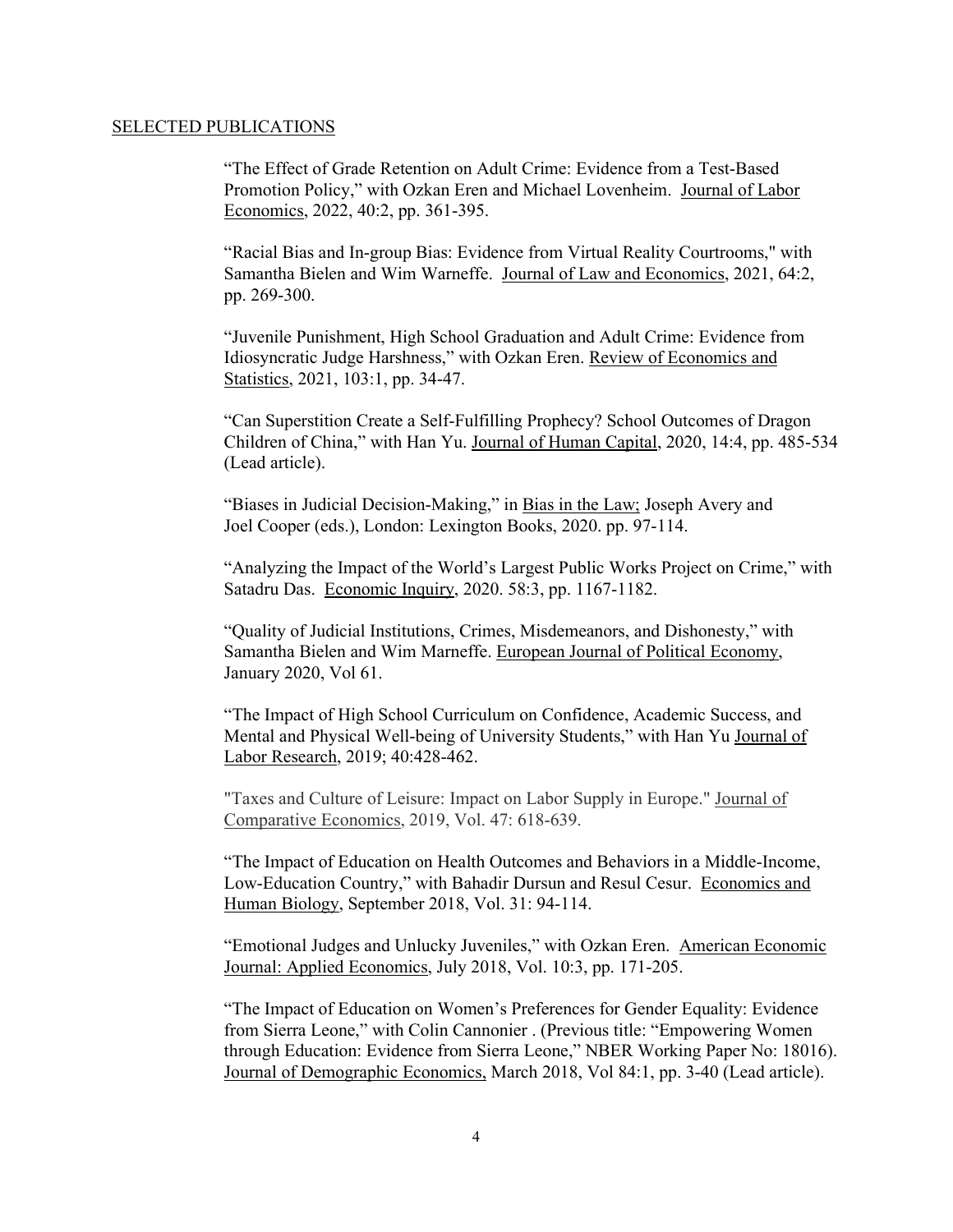"Education, Religion, and Voter Preference in a Muslim Country," with Resul Cesur. (Previous title: "Does Secular Education Impact Religiosity, Electoral Participation and the Propensity to Vote for an Islamist Party? Evidence from an Education Reform in a Muslim Country?" Journal of Population Economics, January 2018, Vol 31:1, pp. 1-44 (Lead article).

"Judges, Juveniles and In-group Bias," with Briggs Depew and Ozkan Eren. Journal of Law and Economics, May 2017, Vol 60:2, pp. 209-239 (Lead article).

"Mandatory Schooling Laws and Formation of Beliefs: Education, Religion and Superstition," with Luiza Pogorelova. Journal of Economic Behavior and Organization, October 2017, Vol 142, pp. 509-539.

"Skill-Biased Technological Change, Earnings of Unskilled Workers, and Crime," with Bulent Unel. Review of Law and Economics, November 2017, Vol 13:3.

"Chinese Yellow Dust and Korean Infant Health," with Deokrye Baek and Duha Altındağ. Social Science and Medicine, August 2017. Vol. 186, pp. 78-86.

"Economic Well-being and Anti-Semitic Xenophobic and Racist Attitudes in Germany," with Christian Raschke. European Journal of Law and Economics, February 2016. Vol. 41:1, pp. 1-63.

"The Impact of Mothers' Earnings on Health Inputs and Infant Health," with Christian Raschke and Bulent Unel. Economics and Human Biology, December 2015, Vol. 19, pp. 204-223.

"Alcohol Consumption, Deterrence and Crime in New York City," with Hope Corman. Journal of Labor Research, June 2015, Vol 36:2, pp. 103-28.

 "Intended and Unintended Consequences of Prison Reform," with Richard Boylan Journal of Law, Economics and Organization. August 2014. Vol. 30:3; pp. 558-86.

"Education, Cognition, Health Knowledge, and Health Behavior," with Duha Altındag (revised version of NBER Working Paper No: 17949). European Journal of Health Economics*.* April 2014. Vol. 15:3, pp. 265-79.

"Salaries and Work Effort: Evidence from the European Parliament," with Duha Altındag. The Economic Journal. December 2013. Vol. 123; pp. 1130-67.

"Vengeance." The Review of Economics and Statistics. July 2013. Vol. 95:3, pp. 969-82.

"Theft and Deterrence," with Bill Harbaugh and Mike Visser. Journal of Labor Research. December 2013. Vol. 34 (4), pp. 389-407.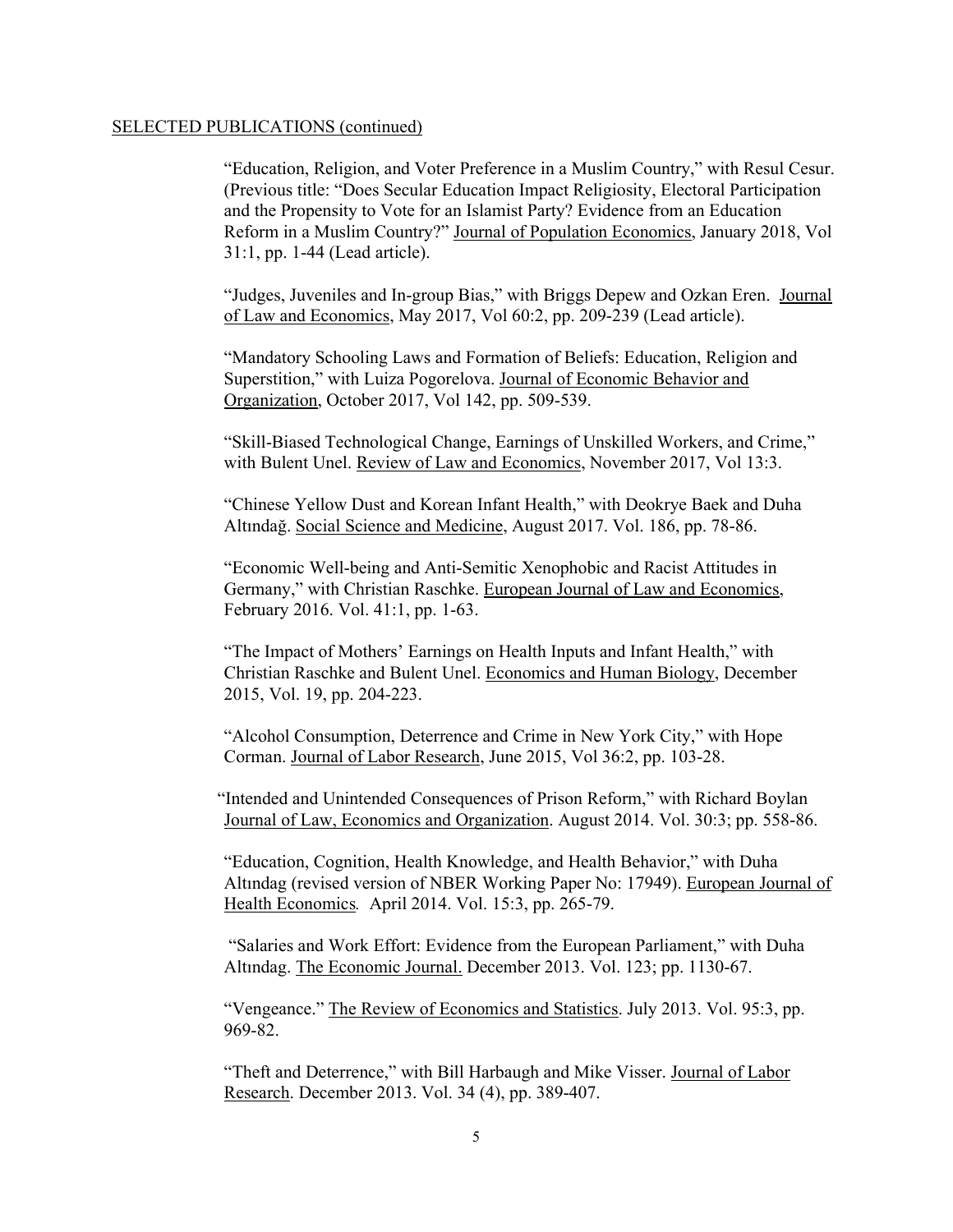"The Impact of Education on Health Knowledge" with Duha Altındag and Colin Cannonier. Economics of Education Review. October 2011. Vol. 30:5. pp. 792-812.

"Economic Aspects of Obesity: Introduction," with Michael Grossman, in Economic Aspects of Obesity; Michael Grossman and Naci Mocan (eds.), Chicago: University of Chicago Press, 2011; pp. 1-16.

"Obesity, Self-esteem and Wages," with Erdal Tekin, in Economic Aspects of Obesity; Michael Grossman and Naci Mocan (eds.), Chicago: University of Chicago Press; 2011; pp. 349-80.

"Asymmetric Crime Cycles," with Turan Bali. The Review of Economics and Statistics. November 2010; Vol: 92:4, pp. 899-911.

"Joblessness and Perceptions about the Effectiveness of Democracy," with Duha Altindağ. Journal of Labor Research, Spring 2010; Vol.31:2, pp.99-123.

"Ugly Criminals," with Erdal Tekin. The Review of Economics and Statistics, February 2010; Vol. 92:1, pp. 15-30.

 "The Impact of Incentives on Human Behavior: Can We Make It Disappear? The Case of the Death Penalty," with Kaj Gittings; in The Economics of Crime: Lessons For & From Latin America; Rafael DiTella, Sebastian Edwards and Ernesto Schargrodsky (eds.), Chicago: University of Chicago Press, 2010; pp. 379-418.

"Do Adolescents with Emotional and Behavioral Problems Respond to Cigarette Prices?" with Lan Liang and Erdal Tekin. Southern Economic Journal, July 2009; Vol. 76:1, pp. 67-85.

"Corruption, Corruption Perception, and Economic Growth," in Economic Performance in the Middle East and North Africa: Institutions, Corruption and Reform, S. Sayan (ed.), London: Routledge, 2009.

"What Determines Corruption? International Evidence from Micro Data," Economic Inquiry, October 2008, 46:4, pp. 493-510. *Recipient of the "2008 Best Article Award."*

"The Determinants of the Willingness to Donate an Organ Among Young Adults: Evidence from the United States and the European Union," with Erdal Tekin, Social Science and Medicine, August 2007, pp. 2527-38.

"Can Consumers Detect Lemons? An Empirical Investigation of Information Asymmetry in the Market for Child Care," Journal of Population Economics, October 2007; 20:4, pp. 743-80.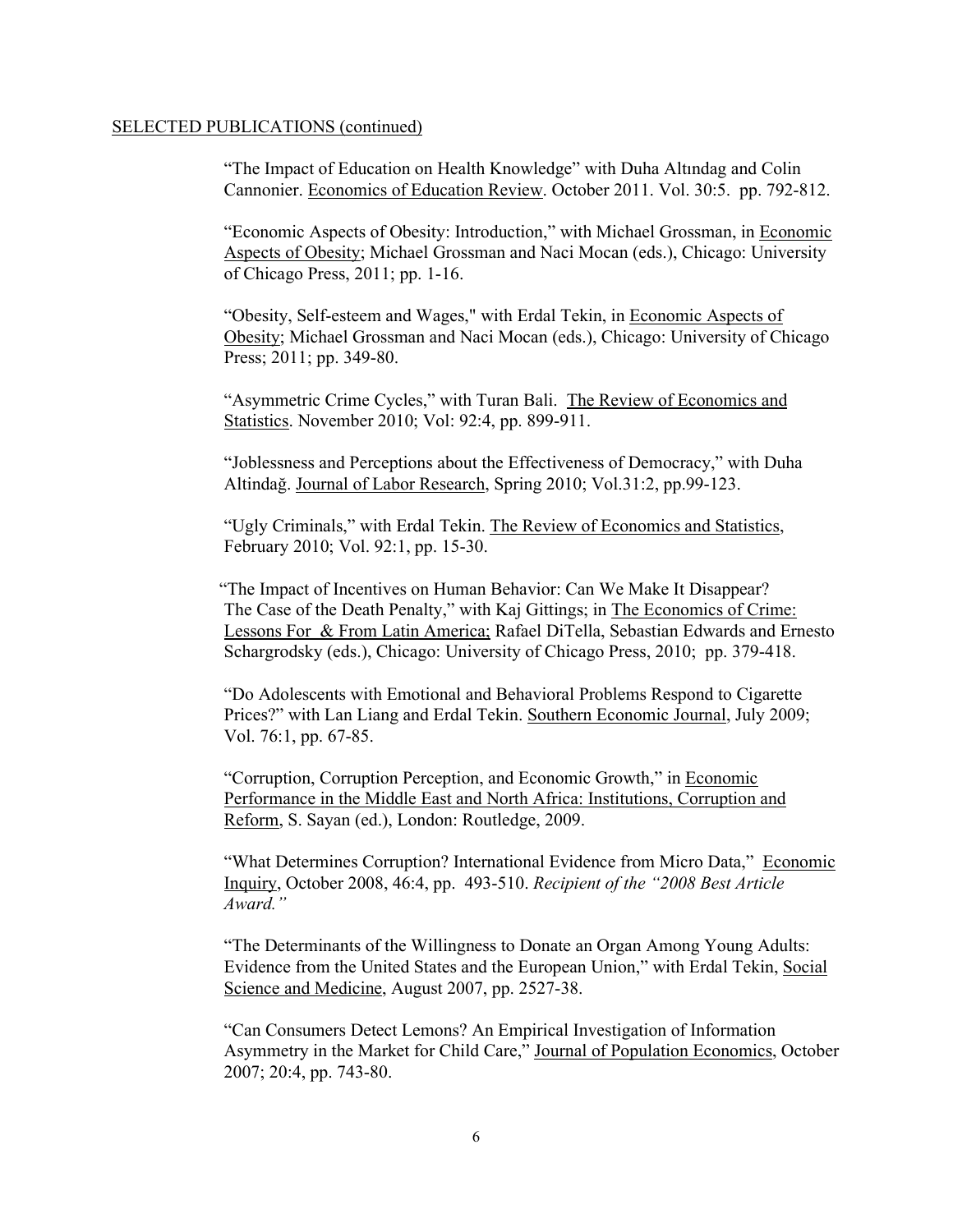"Guns and Juvenile Crime," with Erdal Tekin. Journal of Law and Economics, October 2006, pp. 507-31.

"Catholic Schools and Bad Behavior: A Propensity Score Matching Analysis," with Erdal Tekin. Contributions to Economic Analysis & Policy, 2006; 5:1, Article 13.

"A Dynamic Model of Differential Human Capital and Criminal Activity," with Steve Billups and Jody Overland*.* Economica, November 2005; 72. pp. 655-81.

"Drugs and Juvenile Crime: Evidence from a Panel of Siblings and Twins," with Erdal Tekin, in Substance Use: Individual Behavior, Social Interactions, Markets, and Politics, Bjorn Lindgren and Michael Grossman (eds.), Amsterdam: Elsevier, 2005; pp. 91-120.

"Economic Conditions, Deterrence and Juvenile Crime: Evidence from Micro Data," with Daniel Rees. American Law and Economics Review. Fall 2005, 7:2, pp. 319-49.

"Carrots, Sticks and Broken Windows," with Hope Corman. Journal of Law and Economics, April 2005, 48:1; pp. 235-66.

"Who Shall Live and Who Shall Die? An Analysis of Prisoners on Death Row in the United States," with Laura Argys. Journal of Legal Studies; June 2004; 33:2, pp. 255-82.

"The Demand for Medical Care in Urban China," with Erdal Tekin and Jeffrey Zax. World Development, February 2004; 32:2, pp. 289-304.

"The Impact of Education, Social Capital, Ideology, and Institutions on Economic Development," (in Turkish), in International Symposium on Ataturk and Contemporary Society; Istanbul: Turkiye Is Bankasi Yayinlari; 2003, pp.212-19.

"Nonprofit Sector and Part-Time Work: An Analysis of Employer-Employee Matched Data of Child Care Workers," with Erdal Tekin. The Review of Economics and Statistics, February 2003; 85:1, pp. 38-50.

"Getting Off Death Row: Commuted Sentences and the Deterrent Effect of Capital Punishment," with Kaj Gittings, (revised version of NBER Working Paper No: 8639). Journal of Law and Economics; October 2003; 46:2, pp. 453-78.

*Reprinted in The Economics of Crime, Isaac Ehrlich and Zhiqiang Liu (eds.) Edward Elgar, 2006.*

"The Supply of Quality in Child Care Centers," with David M. Blau. The Review of Economics and Statistics, August 2002; 84:3, pp. 483-96.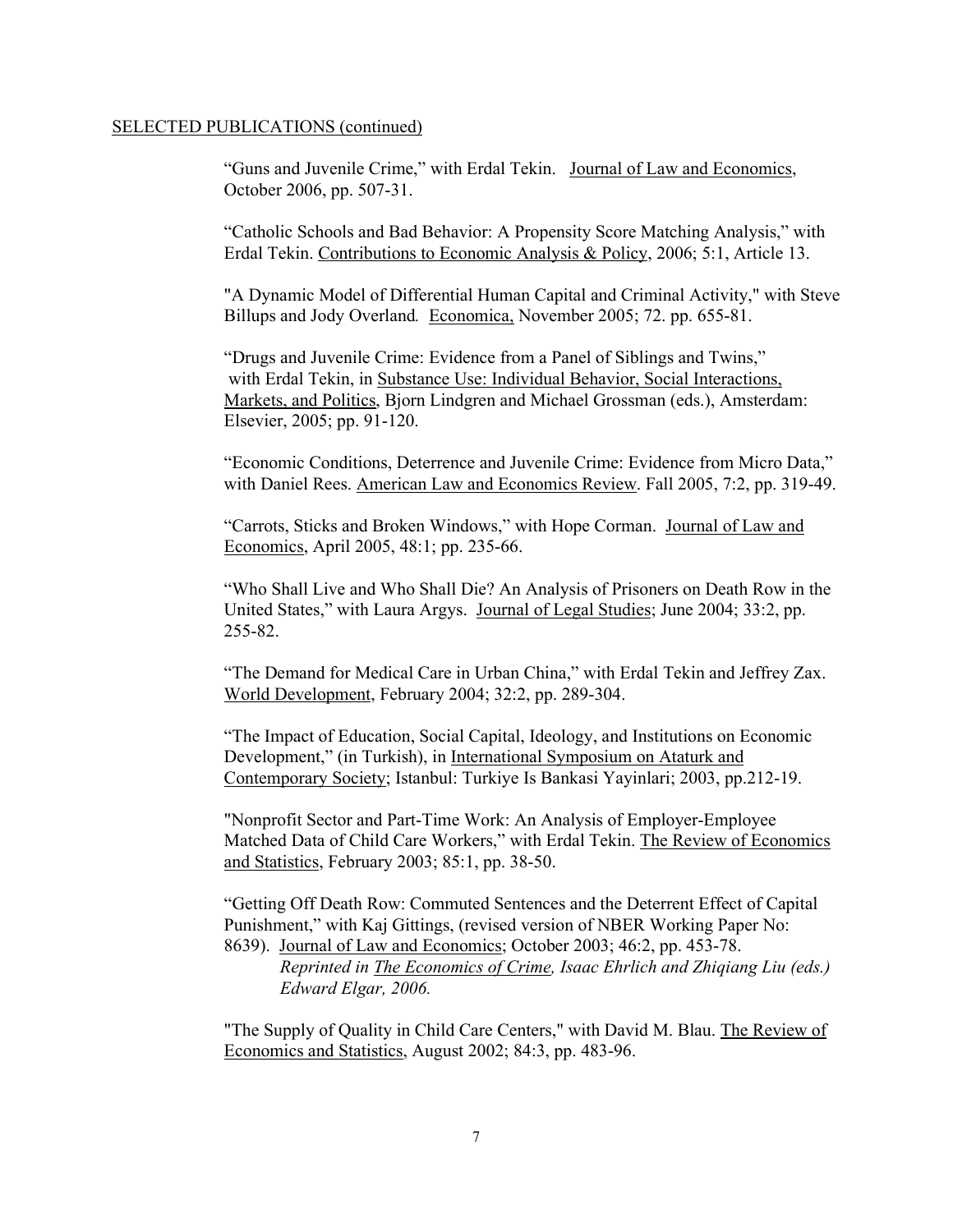"Economic Theories of Crime," in Encyclopedia of Crime and Punishment, David Levinson (ed.); Thousand Oaks: Sage Publications; 2002, Volume: 2, pp. 597-603.

"A Time-Series Analysis of Crime, Deterrence and Drug Abuse in New York City," with Hope Corman. The American Economic Review, June 2000; 90:3, pp. 584-604.

"Structural Unemployment, Cyclical Unemployment and Income Inequality," The Review of Economics and Statistics, February 1999; 81:1, pp. 122-34.

"The Economics of Substance Abuse in Context: Can Economics Be Part of an Integrated Theory of Drug Use?" with David W. Rasmussen and Bruce L. Benson. Journal of Drug Issues, 1998; 28:3, pp. 575-92.

"An Economic Analysis of Drug Use and Crime," with Hope Corman. Journal of Drug Issues, 1998; 28:3, pp. 613-29.

"Cost Functions, Efficiency and Quality in Day Care Centers." The Journal of Human Resources; Fall 1997. Vol. 32, Number 4, pp. 861-91.

"Credit Rationing, Deregulation and Race in Mortgage Lending in the United States: 1960-90," with W. James Smith and William Tevebaugh. Applied Economics, 1997; 29, pp. 1337-42.

"Labor Market Conditions and the High School Dropout Rate: Evidence From New York State," with Daniel I. Rees; Economics of Education Review, 1997; Vol. 16, No. 2; pp. 103-9.

"Accuracy and Rationality of State General Fund Revenue Forecasts: Evidence from Panel Data," with Sam Azad; International Journal of Forecasting, 1995; Vol. 11, pp. 417-27.

"Illicit Drug Use and Health: Analysis of New York City Birth Outcomes Using a Kalman Filter Model," with Kudret Topyan; Southern Economic Journal, July 1995; 62:1, pp. 164-82.

"Quality-Adjusted Cost Functions for Child-Care Centers," The American Economic Review, 1995; Vol. 85: 2 (May) pp. 409-13.

"Is There a Unit Root in U.S. Real GNP? A Re-Assessment," Economics Letters, 1994, Vol. 45, pp. 23-31.

"Foreign Threats and Domestic Actions: The Case of Sanctions Against South Africa," with William H. Kaempfer, Anton D. Lowenberg and Lynne Bennett; in Justice Without Violence, Paul Wehr, Heidi Burgess and Guy Burgess (eds.) Boulder, Colorado: Lynne Rienner Publishers, 1994, pp. 191-215.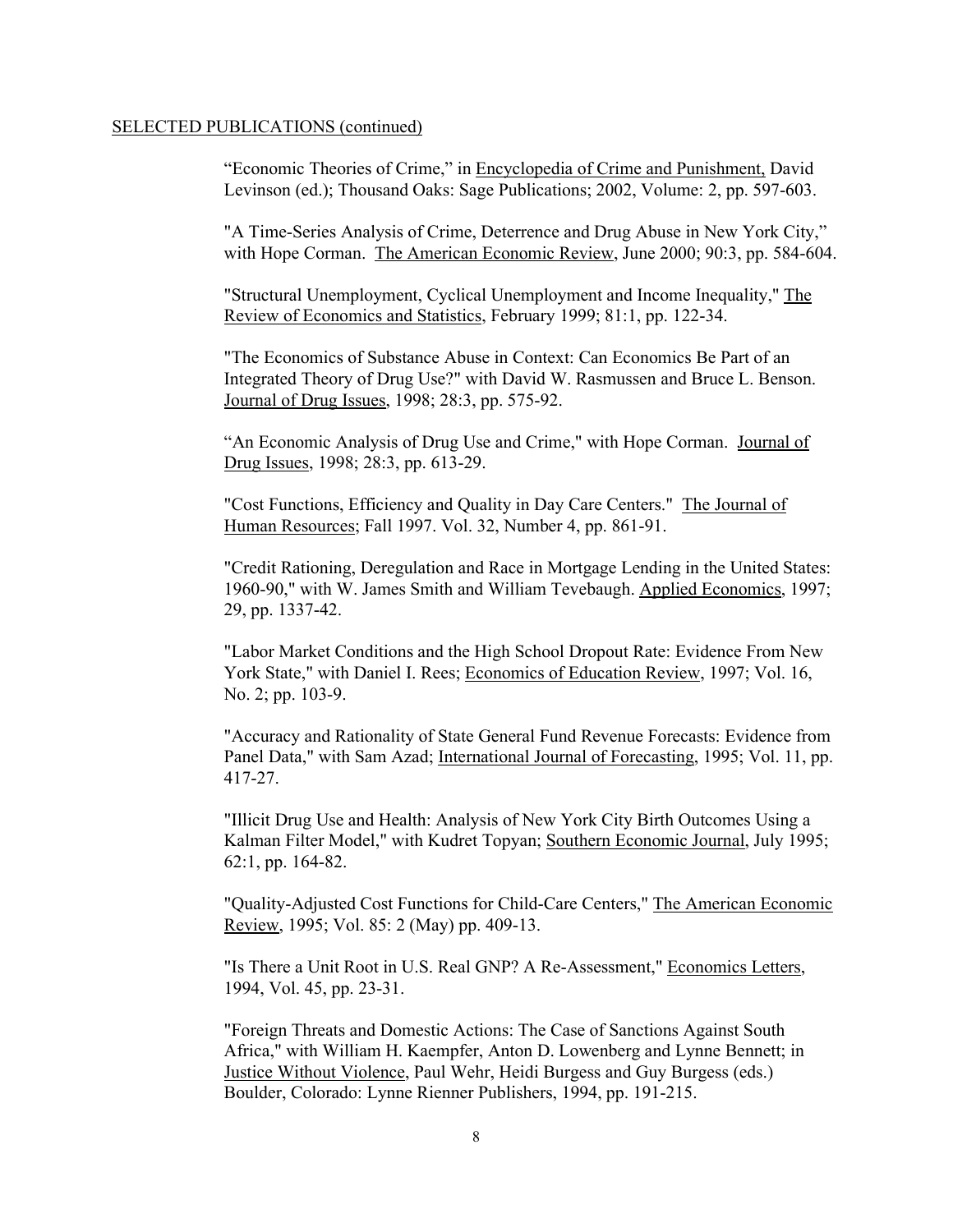"Real Wages over the Business Cycle: Evidence from a Structural Time-Series Model," with Kudret Topyan; Oxford Bulletin of Economics and Statistics, 1993, Vol. 55, No.4, pp. 363-89.

"Unemployment and Infant Health: Time-Series Evidence from the State of Tennessee," with Theodore Joyce; Journal of Human Resources, 1993, Vol. 28, No. 1, pp. 185-203.

"The Consequences and Costs of Maternal Substance Abuse in New York City: A Pooled Time-Series, Cross Section Analysis," with Theodore Joyce and Andrew Racine; Journal of Health Economics, 1992, Vol. 11, No. 3, pp. 297-314.

"Predicting the Price of Oil," with Ahmet Kocagil; in Oil in the 1980's: A Decade of Decline, Bernard S. Katz and Siamack Shojai (eds.) New York: Praeger Publishers, 1992, pp. 189-205.

"Homicide and Crack in New York City," with Hope Corman and Theodore Joyce; in Searching for Alternatives: Drug-Control Policy in the United States, Edward P. Lazear and Melvyn Krauss (eds.) Stanford, California: Hoover Institution Press, Stanford University, 1991, pp. 112-37.

"Age at Marriage, Divorce, Fertility and Labor Force Participation of Women: A Time Series Perspective," Journal of Interdisciplinary Economics; 1991, Vol:4, No.1, pp. 1-16.

"Demand Shocks, Supply Shocks, and the Cyclicality of Real Wages," with Ahmet Baytas; Applied Economics, 1991, Vol. 23:7, pp. 1213-19.

"Business Cycles and Fertility Dynamics in the United States: A Vector-Autoregressive Model," Journal of Population Economics, 1990, Vol. 3, pp. 125-46.

"The Impact of Legalized Abortion on Adolescent Childbearing in New York City," with Theodore Joyce; American Journal of Public Health, March 1990, Vol. 80, No. 3, pp. 273-78.

#### REPORTS

"The Obesity Epidemic: Causes and Current Policy Perspectives," with Michael Grossman, February 2011. Baker Institute Policy Report, James A. Baker III Institute for Public Policy of Rice University.

"The Market for Child Care" in NBER Reporter, Spring 2002.

Information Asymmetry in the Market for Child Care. Final Report submitted to the Smith Richardson Foundation (September 2000).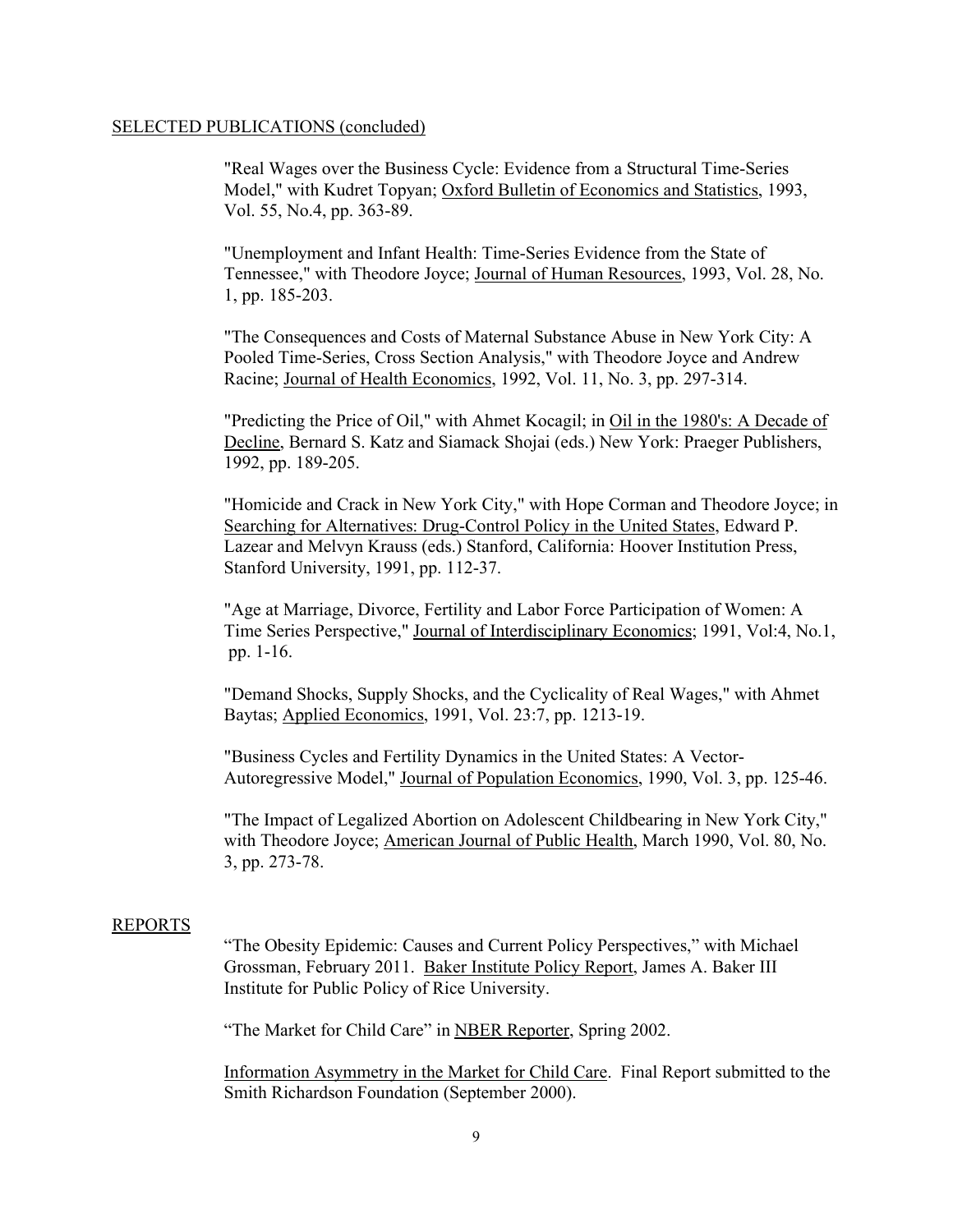## REPORTS (concluded)

Co-author of "Cost, Quality and Child Outcomes in Child Care Centers," Public Report (April 1995), Technical Report (June 1995), and Executive Summary (January 1995); Center for Research on Economic and Social Policy, UCD)

Co-author of "The Economic Effects of Colorado Care," (1993). Report for the Office of the Governor, State of Colorado.

### GRANTS and CONTRACTS

"The Effects of Alcohol Consumption and Alcohol Policies on Violent Crime in New York City." *From NIH* to NBER (with Hope Corman). March 2010 to March 2012.

"Problem Identification and Annual Report." From *Colorado Department of Transportation* (with Jeffrey Zax). From May 2004 to December 2007 (contract). GRANTS and CONTRACTS (continued)

"A Time-Series Analysis of Crime in New York City." From the *New York City Independent Budget Office*. From August 2001 to December 2001.

"Information Asymmetry in the Market for Child Care." From the *Smith Richardson Foundation* to the *National Bureau of Economic Research*. From November 1999 to April 2001.

"The Determinants of Bicycle Use and the Impact of the Bicycle Industry on Colorado's Economy." From the *Colorado Department of Transportation* to the *University of Colorado at Denver*, from May 1998 to June 1999 (contract).

Faculty Fellowship for the Study of Nonprofit Institutions. From the *National Bureau of Economic Research.* 1997-1999.

"The Costs and Quality of Early Childhood Care and Education," with Suzanne Helburn and John Morris. From the *Carnegie Corporation of New York* to the *University of Colorado at Denver*. From July 1992 to June 1994.

"The Costs and Quality of Early Childhood Care and Education," with Suzanne Helburn and John Morris. From the *Pew Foundation* to the *University of Colorado at Denver*, from July 1992 to June 1994.

"The Costs and Quality of Early Childhood Care and Education," with Suzanne Helburn and John Morris. From *Smith-Richardson Foundation* to the *University of Colorado at Denver*. From July 1992 to June 1994.

"The Costs and Quality of Early Childhood Care and Education," with Suzanne Helburn and John Morris. From *Packard Foundation* to the *University of Colorado at Denver*. From July 1992 to June 1994.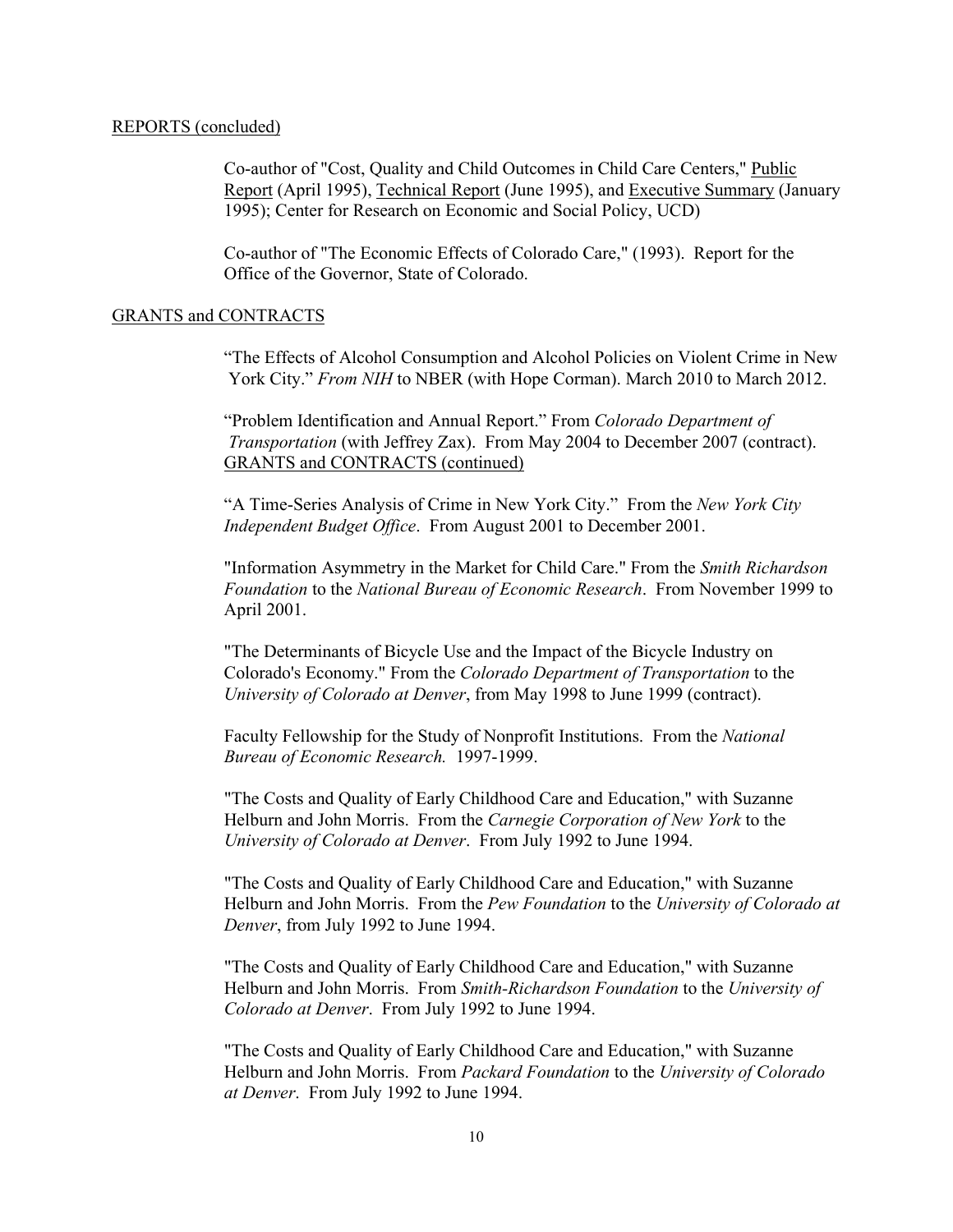#### GRANTS and CONTRACTS (concluded)

"Determinants of Race-Specific Infant Mortality". From the *University of Colorado at Denver, College of Liberal Arts and Sciences Summer Research and Development Program*. Summer 1994.

"Poverty, Race and Human Capital". From the *University of Colorado at Denver Junior Faculty Development Award Program*. From December 1992 through June 1993.

"A Time-Series Analysis of Drug Use and Crime in New York City," with Hope Corman. From *National Institute on Drug Abuse* to the *National Bureau of Economic Research*. From June 1992 to May 1994.

"Real Wages Over the Business Cycle: A Structural Time-Series Modeling". From the *University of Colorado at Denver Faculty Grant Award Program*. From July 1991 through June 1992.

"Understanding the Dramatic Increase in the Rate of Low Birthweight in New York City: An Aggregate Time-Series Analysis," with Theodore Joyce. From the *Henry J. Kaiser Family Foundation* to the *NBER*. From September 1990 to September 1991.

## SELECTED RECENT SEMINARS and CONFERENCE PRESENTATIONS

- 2021: (Zoom Seminars) CLEAN Seminar, of Bocconi University; 8<sup>th</sup> Economic Analysis of Litigation Workshop in Paris, France; Spanish Association of Law and Economics Conference, University Pompeu Fabra; Auburn University; Annual Meeting of the European Law and Economics Association; Annual Meeting of the European Economic Association; Federal Reserve Bank of Boston 64<sup>th</sup> Economic Conference; Bilkent University, Ankara, Turkey*;* University of Macedonia, Thessaloniki, Greece; Anadolu University, Eskisehir, Turkey.
- *2020:* (Zoom Seminars) European Economic Association Conference; American University of Beirut, Beirut, Lebanon; University of Connecticut; Southern Economic Association Conference; ASREC Conference (virtual), TOBB University of Economics and Technology, Ankara, Turkey.
- *2019:* WEA Conference, Tokyo, Japan; ASREC Conference, Lund, Sweden; Galatasaray University, Istanbul, Turkey.
- *2018***:** Florida State University, Tallahassee, Florida; University of Iowa, Iowa City, Iowa; ASREC Conference, Luxembourg City, Luxembourg.
- *2017*: George Mason University, Antonin Scalia Law School; Washington DC; Economic Analysis of Litigation Conference, Paris, France.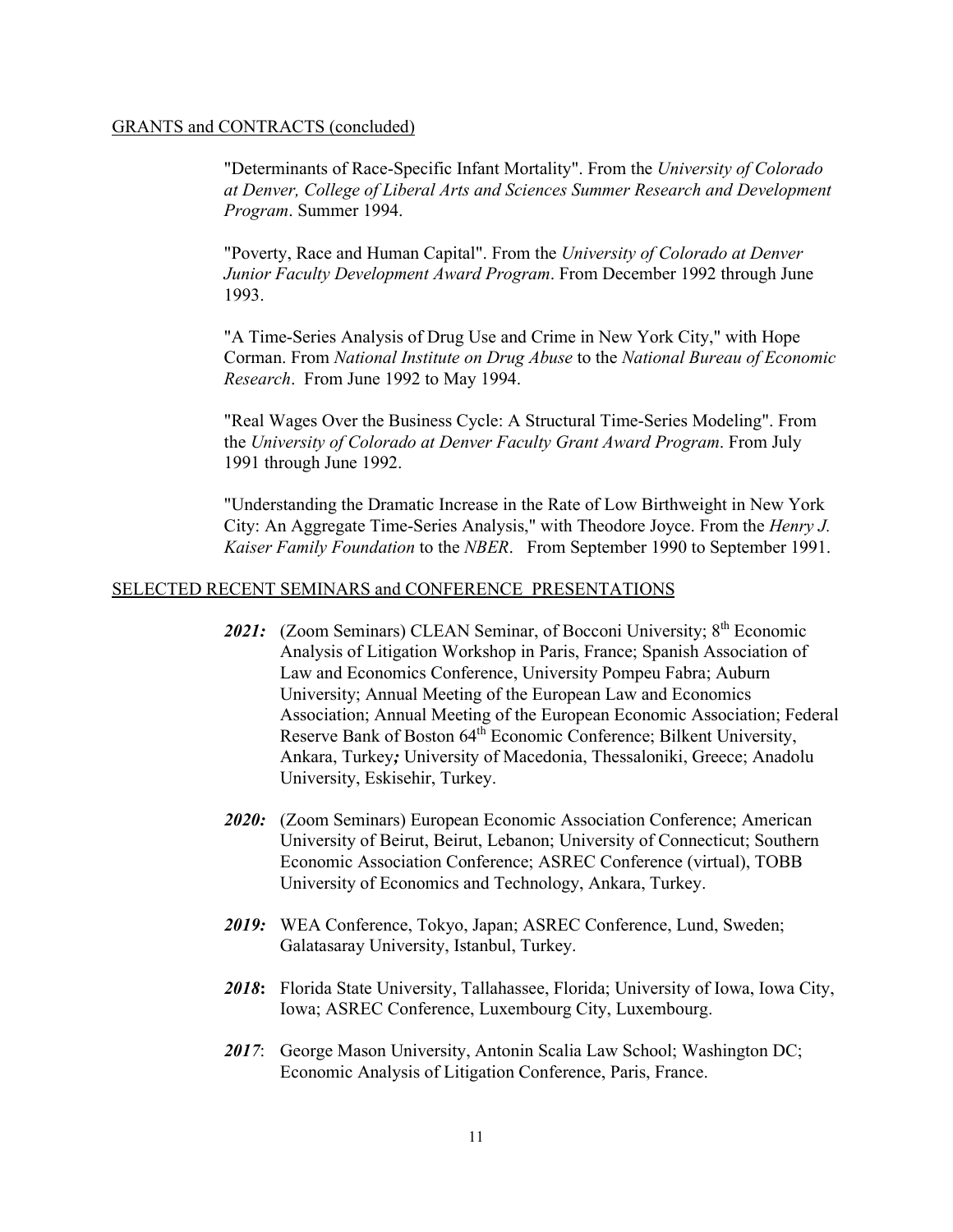- 2016: American Economic Association Meetings, San Francisco, California; American University, Washington DC; NBER Joint Meeting of Children's Program and Education Program, Washington DC; Economic Analysis of Litigation Conference, Montpellier, France; Spanish Law and Economics Association Meetings, Lisbon, Portugal; European Economic Association Meetings, Geneva, Switzerland; European Law and Economics Association Meetings, Bologna, Italy; University of Catania, Sicily, Italy; Conference on the Global Migration Crisis, NYU Development Research Institute, New York, NY; Hasselt University, Hasselt, Belgium.
- *2015:* Keynote Speech at the LACEA-AL CAPONE Workshop on Economics of Crime, Montevideo, Uruguay; *2015 ASREC* Conference, Boston, Massachusetts; The 40<sup>th</sup> AEFP Conference, Washington D.C.; European Association of Law and Economics Conference, Vienna, Austria; Southern Economic Association Conference, New Orleans, USA; CRENoS Workshop on Institutions, Individual Behavior and Economic Outcomes, Alghero, Italy; Workshop on Health and the Labor Market, Molskroen, Denmark.
- *2014***:** ERG-Sabanci University, Istanbul, Turkey; Galatasaray University, Istanbul, Turkey; University of Copenhagen, Copenhagen, Denmark; Aarhus University, Aarhus, Denmark; University of Southern Denmark, Odense, Denmark; The World Bank /IZA Conference on Employment and Development, Lima, Peru; NBER Summer Institute, Law and Economics Session (discussant), European Conference of ASREC, University of Durham, Durham, England; Annual Meeting of the European Association of Law and Economics, Marseille, France; City University of Hong Kong, Hong Kong.
- *2013***:** CRED-Université de Paris II, Sorbonne, Paris, France; University of Amsterdam, Amsterdam, Holland; Kadir Has University, Istanbul, Turkey; Concordia University, Montreal, Canada; European Law and Economics Association Meetings, Warsaw, Poland; NBER Summer Institute, Boston, MA; The Second Economics Conference, National University of Mongolia, Ulaanbaatar, Mongolia; The Annual Conference of the Association for Education Finance and Policy, New Orleans, LA; The Reflections on Responsible Regulation Conference, The Murphy Institute, Tulane University, New Orleans, LA.
- *2012:* The Transatlantic Workshop on the Economics of Crime, Erasmus School of Economics, Rotterdam, Holland; The Society of Labor Economists Meetings, Chicago, Illinois; The ALCAPONE Meetings, UC-Berkeley, California; SEA Meetings, New Orleans, Louisiana; SUNY-Albany, New York.
- *2011:* Marmara University, Istanbul, Turkey; Concordia University, Montreal, Canada; The Transatlantic Workshop on the Economics of Crime at Collegio Carlo Alberto, Turin Italy; PUC-Rio, Rio de Janeiro, Brazil; Lafayette College, Easton, Pennsylvania; Temple University, Philadelphia, PA.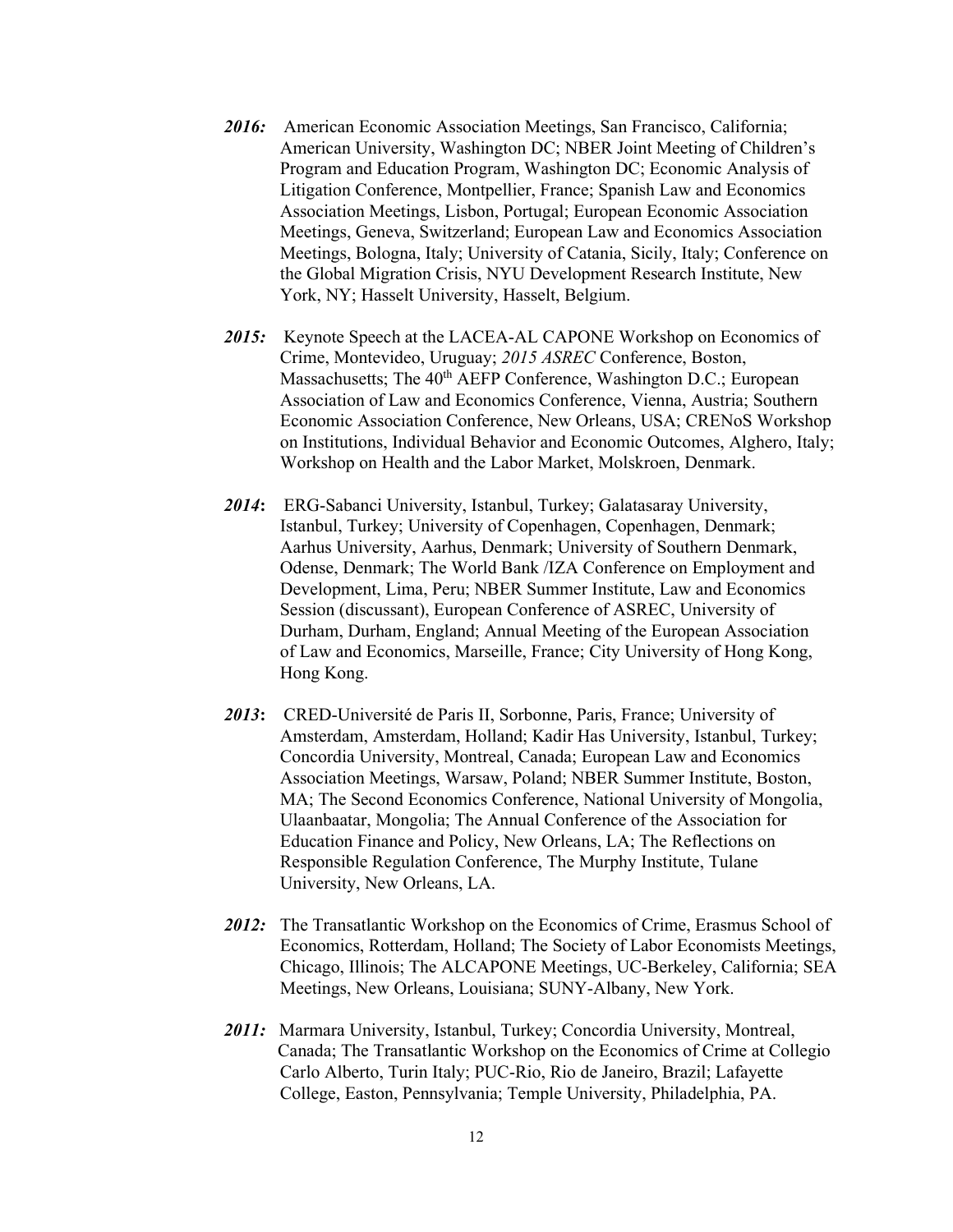## SELECTED RECENT SEMINAR and CONFERENCE PRESENTATIONS (concluded)

- 2010: The Graduate Center of CUNY, New York City; The First Annual Conference of the Spanish Association of Law and Economics, Universidad Autonoma De Madrid; Madrid, Spain; The Eleventh Annual Conference of the Association for Public Economic Theory, Boğaziçi University, Istanbul,Turkey; The Twentieth Annual Meeting of the American Law and Economics Association, Princeton University; University of Illinois at Chicago; Southern Economic Association Meetings, Atlanta, Georgia; American Economic Association Meetings, Atlanta, GA.
- *2009:* Bonn & Paris Workshop on Law and Economics; Paris, France; University of Houston/Rice University, Houston, Texas; The Plenary Panel of the National Criminal Justice Association Meeting, Bellevue, Washington; WEA International Meetings, Vancouver, Canada; Tulane University, New Orleans, Louisiana; LACEA-Political Economy Group Meeting, Cartagena, Colombia.

## COURSES TAUGHT

## Graduate

Econometrics, Time-Series Forecasting, Topics in Econometrics and Forecasting, Health Economics, Seminar in Applied Economics, Research Seminar, Labor Economics.

Undergraduate

Principles of Macroeconomics, Principles of Macroeconomics, Intermediate Microeconomics, Intermediate Macroeconomics, Economics of Race and Gender, Economics of Crime and Punishment, Time-Series Forecasting, Labor Economics.

## HONORS, AWARDS and OTHER PROFESSIONAL ACTIVITY

Ranked by RePEc in the top 4% of all Economists who Ever Published.

Research Excellence Award; LSU, E.J. Ourso College of Business; 2014, 2013, 2011.

Excellence in Teaching Award, Graduate Category; LSU Department of Econ.; 2013, 2010.

Plenary Speaker for National Forum on Criminal Justice and Public Safety, National Criminal Justice Association, Washington, 2009.

Recipient of the Western Economic Association International's 2008 Best Article Award for the paper titled "What Determines Corruption? International Evidence from Micro Data."

Intellectual Contribution Award, LSU E.J. Ourso College of Business; 2009 and 2008.

Excellence in Research and Creative Activities Award 2005; College of Liberal Arts and Sciences, University of Colorado at Denver.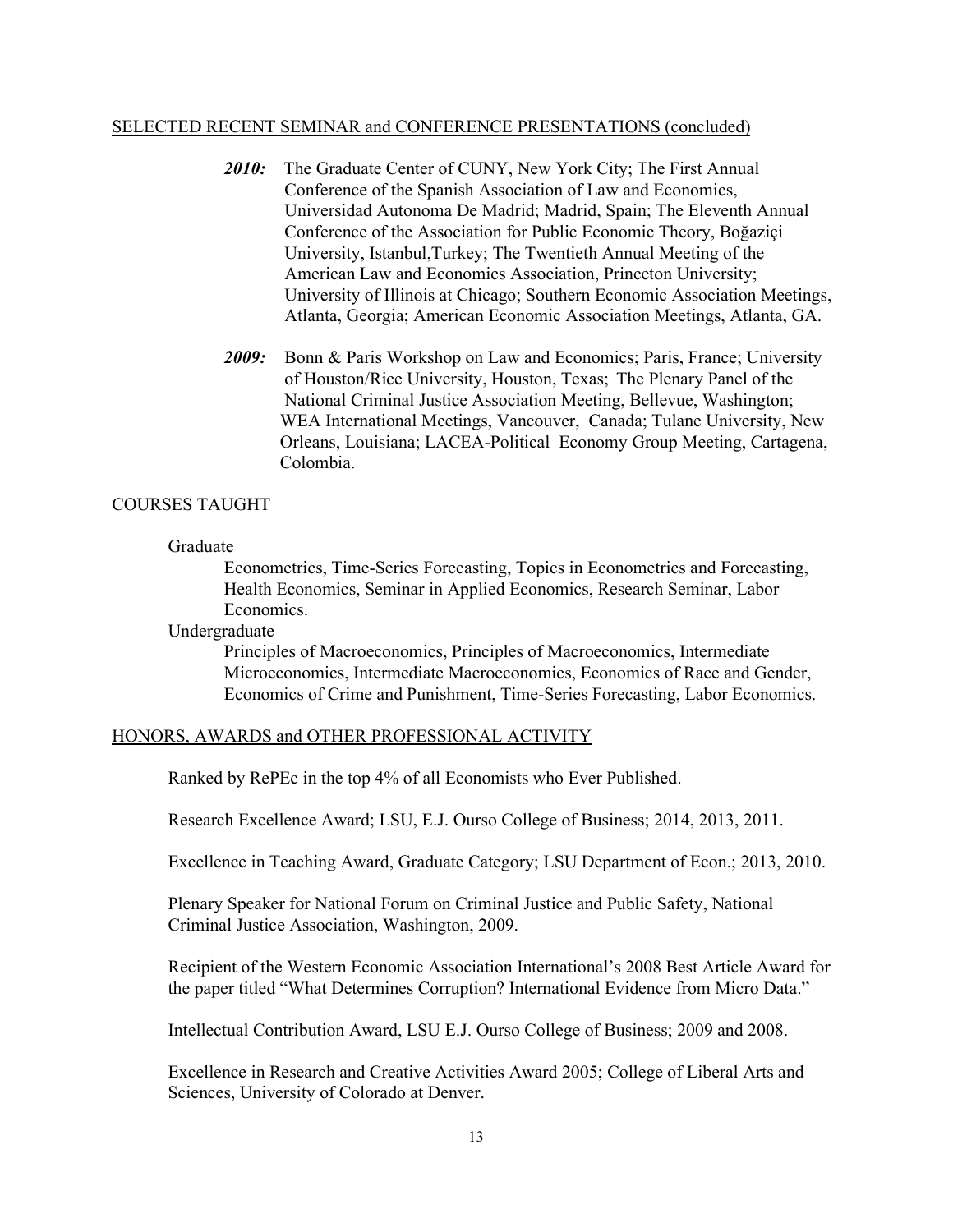#### HONORS, AWARDS and OTHER PROFESSIONAL ACTIVITY (concluded)

Excellence in Research and Creative Activities Award 1993; College of Liberal Arts and Sciences, University of Colorado at Denver.

Best Dissertation Written at Graduate School of the City University of New York in 1989; nominated for the CGS/UMI Dissertation Award by CUNY Graduate School.

*Referee for*: American Economic Review, American Economic Journal: Applied, American Economic Journal: Policy, American Journal of Public Health, Applied Economics, B.E. Journal of Economic Analysis and Policy, Contemporary Economic Policy, Demography, Eastern Economic Journal, Eastern European Economics, Economic Development and Cultural Change, Economic Inquiry, Economic Journal, Economica, Economics of Education Review, Economics of Governance, Economics Letters, Empirica, European Economic Review, European Journal of Law and Economics, European Journal of Political Economy, Health Economics, Industrial Relations, International Economic Review, International Journal of Forecasting, International Review of Economics and Finance, International Review of Law and Economics, Journal of Comparative Economics, Journal of Demographic Economics, Journal of Development Economics, Journal of Economic Behavior and Organization, Journal of Economic Education, Journal of Economics and Business, Journal of the European Economic Association, Journal of Health Economics, Journal of Human Capital, Journal of Human Resources, Journal of Institutional and Theoretical Economics, Journal of Labor Economics, Journal of Law and Economics, Journal of Macroeconomics, Journal of Political Economy, Journal of Population Economics, Journal of Productivity Analysis, Journal of Public Economics, Journal of Urban Affairs, Journal of Urban Economics, Liver Transplantation, The Manchester School, Managerial and Decision Economics, National Tax Journal, Nature Human Behavior, Nonprofit and Voluntary Sector Quarterly, Oxford Bulletin of Economics and Statistics, Oxford Economic Papers, PLOS ONE, Policy Studies Journal, Public Administration Review, Public Choice, Public Finance Review, Quarterly Journal of Economics, RAND Journal of Economics, Regional Science and Urban Economics, Review of Economics and Statistics, Review of Regional Studies, Review of Social Economy, Scandinavian Journal of Economics, Scottish Journal of Political Economy, Social Service Review, Social Science and Medicine, Social Science Quarterly, Southern Economic Journal, World Development.

*Reviewer*, Princeton University Press, McGraw Hill, Harper Collins Publishers, Idaho Board of Education, Mac Arthur Foundation, Social Sciences and Humanities Research Council of Canada, Jacobs Foundation, National Science Foundation, Research Grants Council of Hong Kong.

*Consultant to*: United States Department of Justice; University of Illinois at Chicago; The RAND Corporation; New York City Independent Budget Office; BBC Research & Consulting, Denver, Colorado; Colorado Department of Transportation; Center for Human Investment Policy, University of Colorado; The Governor's Office of the State of Colorado; The Employability and Social Partnership of Human Resources Development Canada.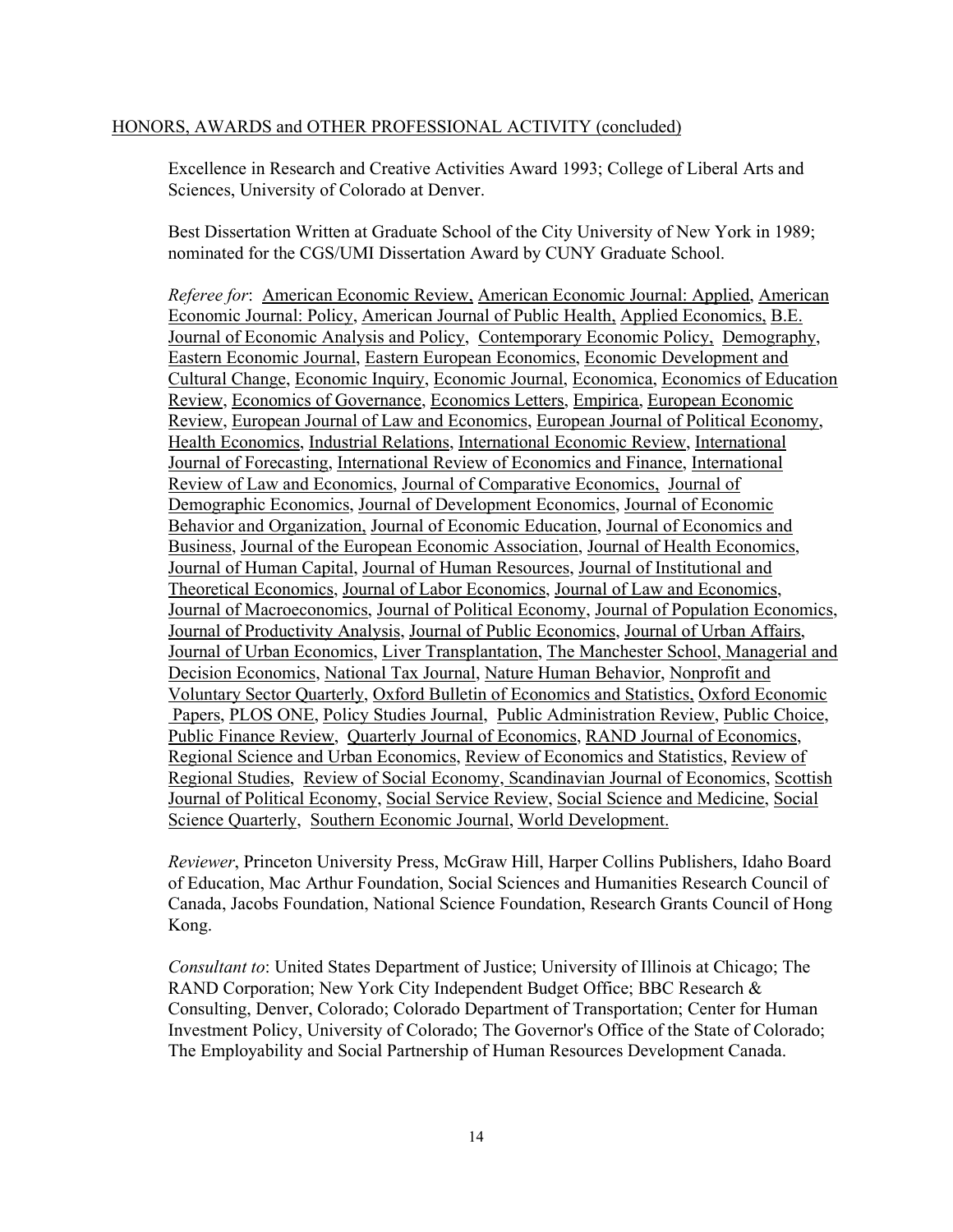# DEPARTMENT, COLLEGE and UNIVERSITY COMMITTEES

# *At LSU*

|                                                                              | September 2014-Sept. 2017: Member, LSU Graduate Council             |  |  |  |
|------------------------------------------------------------------------------|---------------------------------------------------------------------|--|--|--|
| February 2011-May 2014:                                                      | Member, LSU Council on Research                                     |  |  |  |
| September 2001-present:                                                      | Member, College of Business, Policy Committee                       |  |  |  |
|                                                                              |                                                                     |  |  |  |
| September 2007- present: Member, Department of Economics, Research Committee |                                                                     |  |  |  |
|                                                                              | Member, Department of Economics, Graduate Advisory Committee        |  |  |  |
|                                                                              | Member, Department of Economics, Tenure and Promotion Committee     |  |  |  |
|                                                                              | Member, LSU Multidisciplinary Hiring Initiative-Poverty Center      |  |  |  |
| 2009, 2010                                                                   | : Chair, and Member of College Committee to Evaluate Endowed Chairs |  |  |  |
| 2008, 2013-2020                                                              | : Chair, Department of Economics, Hiring Committee                  |  |  |  |

*At University of Colorado at Denver*

| 1993-2007  | Member, Department of Economics Retention-Tenure-Promotion (RTP) Committee     |
|------------|--------------------------------------------------------------------------------|
| 1994, 1998 | Chair, Economics RTP Research Sub-Committee                                    |
| 1998       | Department of Economics Y2K Coordinator                                        |
| 1992-2000  | Member, Economics Department Recruiting Committee                              |
| 1994-2004  | Organizer, CRESP Seminar Series on Labor and Human Resource Economics          |
| 1993-2000  | Member, Behavioral and Social Sciences Computer Laboratory Steering Committee  |
| 1994       | Member, College of Liberal Arts and Sciences (CLAS) Excellence in Research and |
|            | <b>Creative Activities Search Committee</b>                                    |
| 1993       | Member, CLAS Planning and Policy Committee.                                    |
| 1993-94    | Member, UCDHSC Faculty Assembly Academic Personnel Committee.                  |
| 1996-1999  | Member, UCDHSC Faculty Assembly                                                |
| 2000-2002  | Member, CLAS Dean's Advisory Committee                                         |
| 2000-2004  | Member, CLAS Budget Advisory Committee                                         |
| 2005-2007  | Member, UCDHSC Truman Scholarship Committee                                    |

# SELECTED PRESS COVERAGE OF RESEARCH and PERSONAL INTERVIEWS

| Fortune                                                                          |
|----------------------------------------------------------------------------------|
| msn.com                                                                          |
| Sports Illustrated                                                               |
| The Atlantic                                                                     |
| National Public Radio (NPR)-The Morning Edition                                  |
| National Public Radio (NPR)-Hidden Brain                                         |
| <i>Third World America, Arianna Huffington; New York: Crown Publishers, 2010</i> |
| The Wall Street Journal                                                          |
| The Economist                                                                    |
| The Guardian                                                                     |
| <b>BusinessWeek</b>                                                              |
| Bloomberg                                                                        |
| The New York Times                                                               |
| The Washington Post                                                              |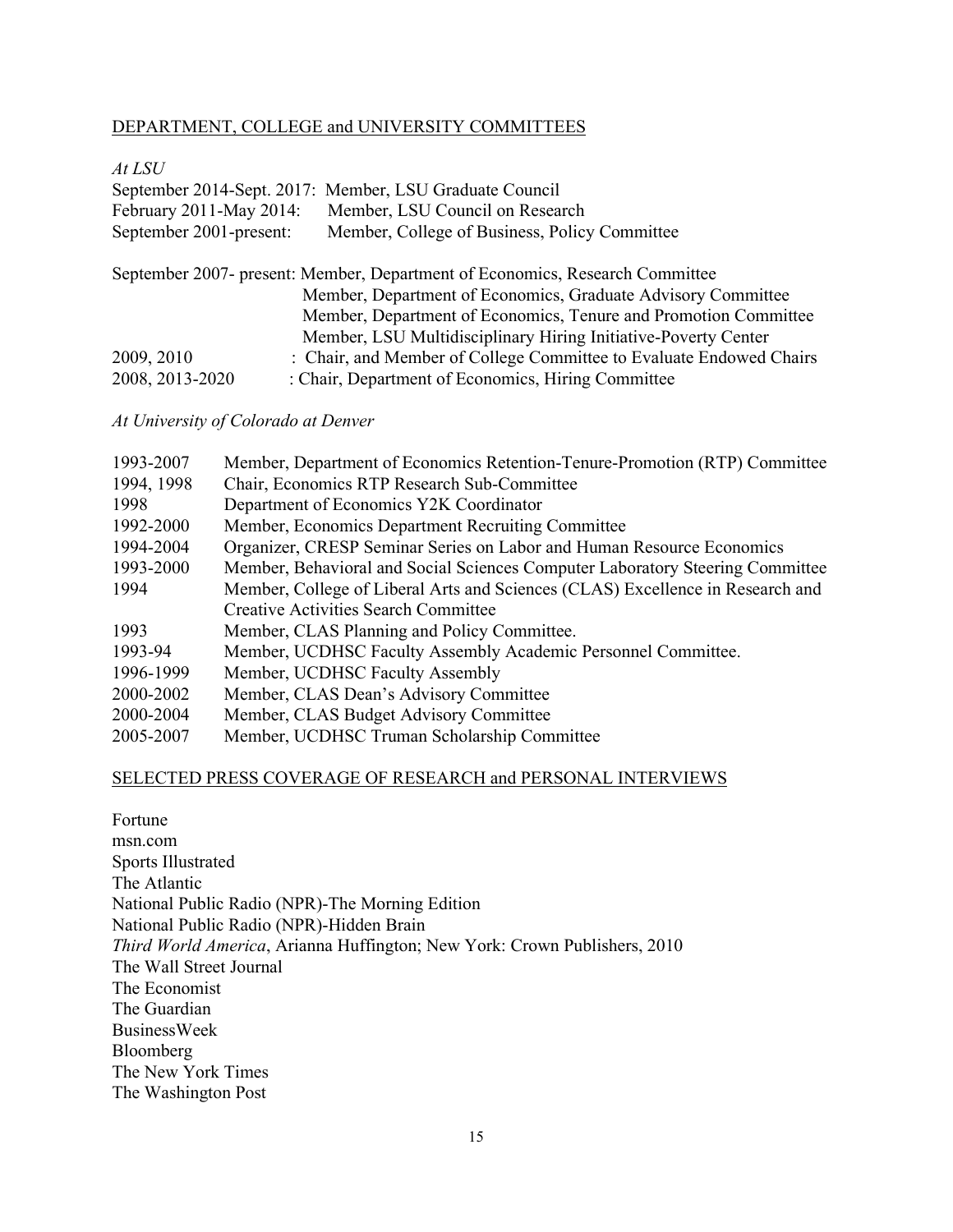## SELECTED PRESS COVERAGE OF RESEARCH and PERSONAL INTERVIEWS (concluded)

San Francisco Chronicle Atlanta Journal-Constitution The Denver Post Columbia Daily Tribune TriCity Herald The Advocate PolitiFact.com Veja (Brazil) Sydsvenskan (Sweden) Bild (Germany) Handelsblatt (Germany) Corriere Della Sera (Italy) La Repubblica (Italy) El Espectador (Colombia) China Daily (China) Daily Free Press (Boston University) Sabah, Vatan, Milliyet, Posta, TurkishTime (Turkey) The Psychologist (monthly publication of the British Psychological Society) Zuunii Medee (Mongolia)

## SELECTED TV COVERAGE OF RESEARCH

CBS News MTV Canada: MTV Live Fox Cable Channel RTL Television: RTL Aktuell

# PhD DISSERTATIONS SUPERVISED as Committee Chair

Duha Altindag, (Degree: 2011, First Job: Auburn University) Colin Cannonier, (Degree: 2011, First Job: Belmont University) Christian Raschke, (Degree: 2013, First Job: Sam Houston State University) Xu (Rebecca) Li, (Degree: 2014, First Job: Hunan University, China) Greg Upton (Degree: 2014, First Job: Center for Energy Studies, LSU) Elif Filiz (Degree: 2015, First Job: University of Southern Mississippi) Deokrye (Clara) Baek (Degree: 2015, First Job: Wright State University) Luiza Pogorelova (Degree: 2016, First Job: T. Rowe Price) Satadru Das (Degree: 2016, First Job: Central Bank of India) Bahadir Dursun (Degree: 2017, First Job: Woodrow Wilson School, Princeton University; post doc)